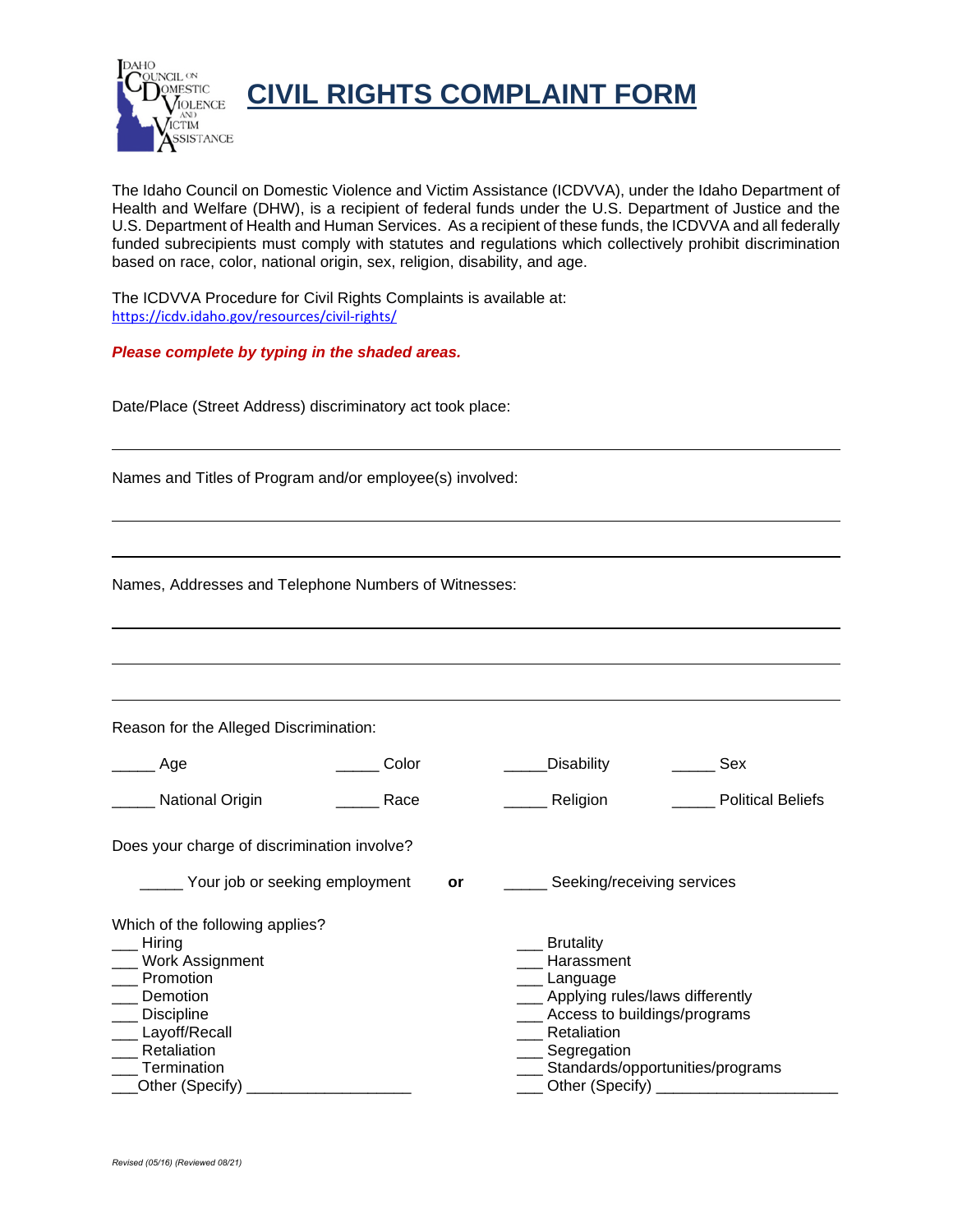Please describe what happened:

Why do you believe this occurred?

If this complaint is resolved to your satisfaction, what remedy do you seek?

Name of Person Lodging Complaint: \_\_\_\_\_\_\_\_\_\_\_\_\_\_\_\_\_\_\_\_\_\_\_\_\_\_

Address:

Phone:\_\_\_\_\_\_\_\_\_\_\_\_\_\_\_\_\_\_\_\_\_\_\_\_\_\_\_\_\_\_ Email:\_\_\_\_\_\_\_\_\_\_\_\_\_\_\_\_\_\_\_\_\_\_\_\_\_\_\_\_\_\_\_\_\_

Signature

 $\overline{\phantom{a}}$ 

| Date |  |
|------|--|

┑

# **SUBMIT COMPLAINT AGAINST ICDVVA TO:**

Civil Rights Manager Division of Human Resources Idaho Department of Health and Welfare P.O. Box 83720 Boise, ID 83720-0036

### **SUBMIT COMPLAINT AGAINST AN AGENCY RECEIVING VOCA AND/OR FVPSA FUNDING TO:**

Executive Director Idaho Council on Domestic Violence and Victim Assistance PO Box 83720 Boise, ID 83720-0036